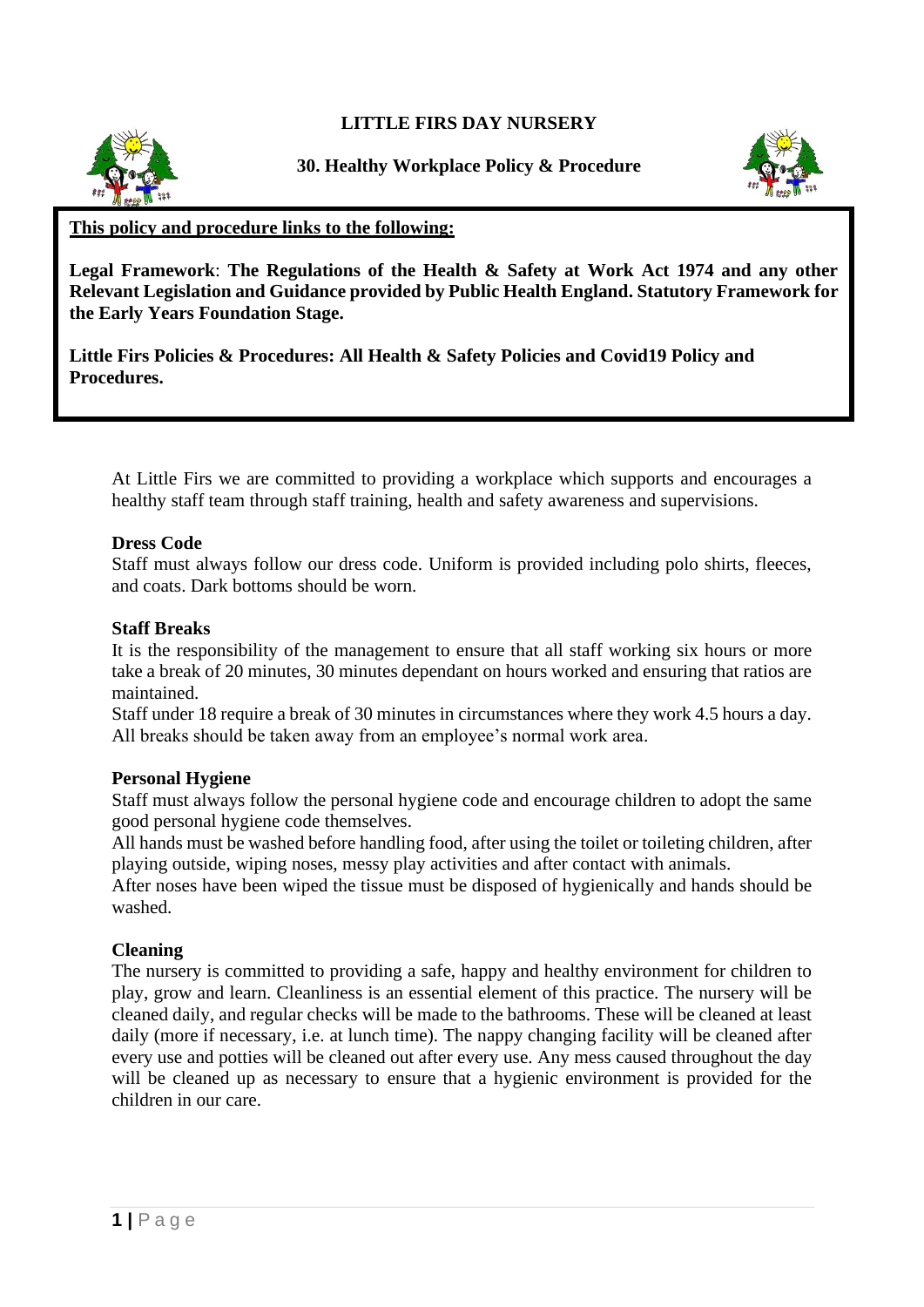# **Kitchen**

Staff are made aware of the basic food hygiene standards through appropriate training and this is reviewed every three years.

- Fridges to be cleaned out weekly
- Microwave to be cleaned after every use
- Oven to be cleaned out regularly and recorded
- Freezers to be cleaned out every three months and recorded
- All cupboards to be cleaned out monthly
- Fridge and freezer temperatures must be recorded first thing in the morning by the manager/cook and last thing at night
- All food to be always covered in and out of the fridge and dated to show when each product was opened
- Care must be taken to ensure that food is correctly stored in fridges
- When re-heating food, it should be over 75°C, checked with the probe thermometer and recorded, then cooled down before serving. Food prepared on the premises must be checked with the probe thermometer before serving
- Food served but not used immediately should be appropriately covered and placed in the fridge/freezer within 60 minutes. If this is not followed, food should be discarded immediately
- All opened packets to be dated when opened and placed in an airtight container e.g. baby food, raisins, cereal etc.
- Blended food should be placed in suitable airtight containers, named and dated
- Surfaces to be cleaned with anti-bacterial spray
- Only appropriate coloured kitchen cloths to be used (please follow the chart on the wall). These must be washed daily on a hot wash
- Windows protected by fly guards to be opened as often as possible along with the vents
- All plugs to be pulled out of their sockets at the end of each day and switches switched off where practicable (with the exception of the fridge and freezer)
- Children must NOT enter the kitchen except for supervised cooking activities
- Doors/gates to the kitchen to be always kept closed/locked.

# **Baby Room**

- Bottles of formula milk will only be made up as and when the child needs them. These should be cooled to body temperature (37°C) and tested with a sterilised thermometer to ensure they are an appropriate temperature for the child to drink safely
- Following the Department of Health guidelines, we will only use recently boiled water to make formula bottles (left for no longer than 30 minutes to cool). We will not use cooled boiled water and reheat
- Bottles and teats will be thoroughly cleaned with hot soapy water and sterilised after use (they will not be washed in the dishwasher)
- Content of bottles will be disposed of after two hours
- A designated area is available for mothers who wish to breastfeed their babies or who wish to express milk
- Labelled mother's breast milk will be stored in the fridge
- If dummies are used, they will be cleaned and sterilised. This also applies to dummies which have been dropped
- All dummies will be stored in separate labelled containers to ensure no crosscontamination occurs